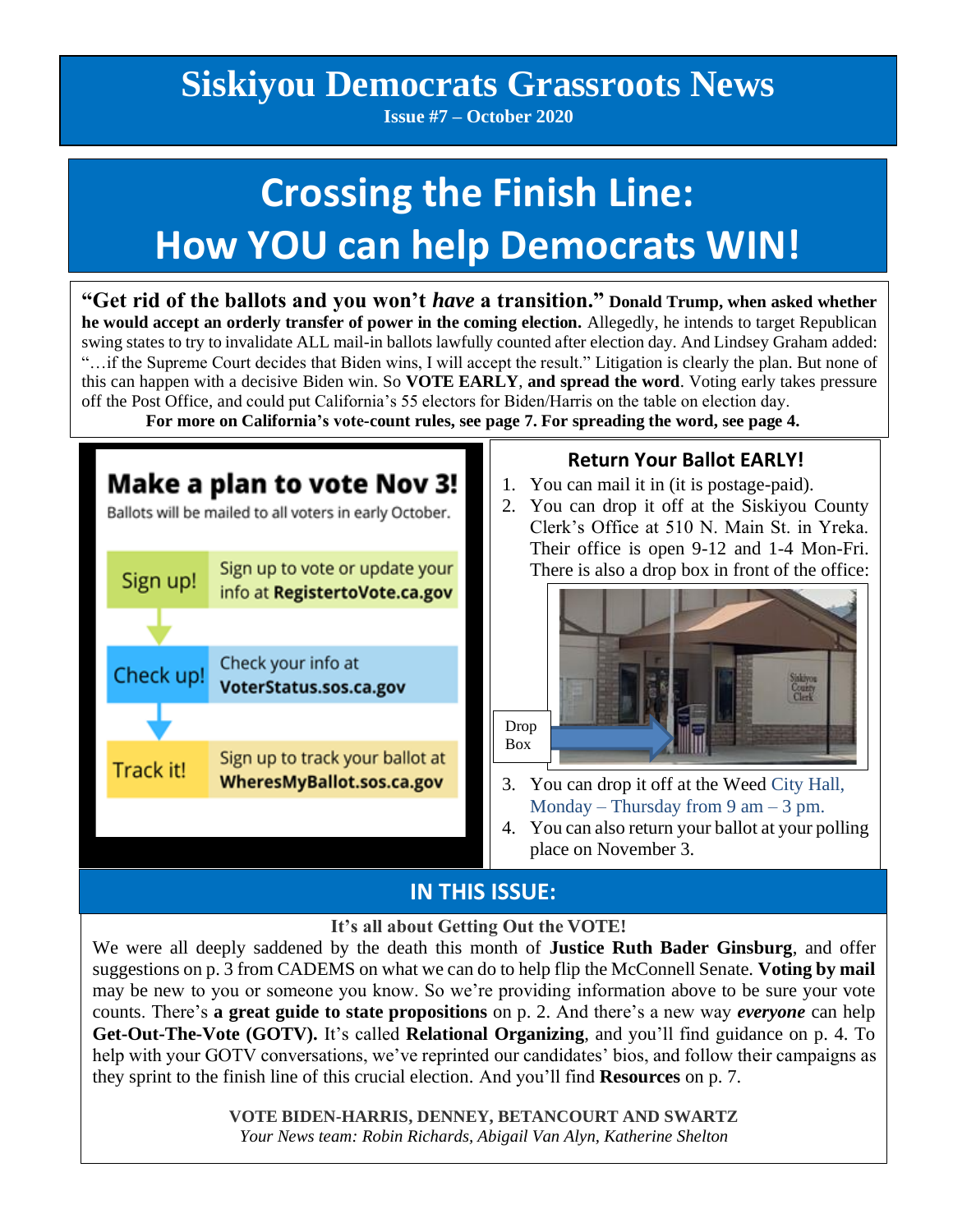## **Your Ballot for November 2020 Election**

 $\mathbf{j}$  and  $\mathbf{k}$ 

| <b>California Democratic Party</b><br><b>OFFICIAL 2020 PROPOSITION RECOMMENDATIONS</b> |                                                                              |                                    |
|----------------------------------------------------------------------------------------|------------------------------------------------------------------------------|------------------------------------|
| <b>Yes</b>                                                                             | N <sub>0</sub>                                                               | <b>Neutral</b>                     |
| • Bonds for research<br>Prop 14                                                        | Prop $20 \bullet$ Harsher sentencing                                         | Prop $24 \bullet$ Consumer privacy |
| Prop $15 \bullet$ Split-roll tax                                                       | Prop 22 • Rollback labor law                                                 |                                    |
| Prop $16 \bullet$ Affirmative action                                                   |                                                                              |                                    |
| $\bullet$ Voting rights<br>Prop 17                                                     |                                                                              |                                    |
| Prop $18 \bullet$ Voting age                                                           |                                                                              |                                    |
| Prop $19 \bullet$ Property tax cut                                                     |                                                                              |                                    |
| • Rent Control<br>Prop $21$                                                            |                                                                              |                                    |
| <b>Prop 23</b> $\bullet$ Dialysis clinic regulation                                    |                                                                              |                                    |
| Prop $25 \bullet$ End cash bail                                                        | *Click the links to read more about the ballot measures on ballot pedia.org. |                                    |

On California's November ballot, some measures are pretty straight forward, while others are more complex. Huge PAC donations and polarizing television ads risk obscuring the issues even further. Here's a brief guide to some of the more controversial ballot measures you'll be voting on.

**Prop 15**: A **YES** vote amends the State Constitution to tax commercial and industrial properties based on their market value, rather than their purchase price. The increased revenue would go directly to local governments and schools. Although PAC ads try to scare voters into believing otherwise, agricultural and residential properties are exempt, as are small businesses whose owners have \$3 million or less in State holdings.

**Prop 16**: A **YES** vote ends California's ban on affirmative action. While the state would still be subject to federal laws, this measure re-asserts California's strong support for recognizing obstacles faced by minorities, especially in obtaining higher education.

**Prop 19:** A YES vote on this measure would allow people aged 55 or older, or who are disabled, or who are victims of natural disasters, to retain their property tax rate when buying a new home of equal or lesser value. Voters rejected a similar measure two years ago, calling it a "Baby Boomer tax break." The measure, sponsored by California realtors, is back this year, but with some changes that have appeased many Democrats. These include closing some tax loopholes on inherited properties, like ["the Lebowski loophole,](https://calmatters.org/economy/2018/08/prop-13-jeff-bridges-property-taxes-inheritance-estate-california/)" and using excess revenue to create a wildfire response fund.

**Prop 20:** A **NO** vote rejects this attempt to roll back reforms to criminal sentencing, making non-violent crimes like auto theft and unlawful use of credit cards punishable as felonies. Opponents to Prop 20 see an untenable rise in the already overtaxed prison system.

**Prop 22:** A **NO** vote rejects an attempt by Uber, Lyft, and similar app-based companies to skirt State law and classify their employees as independent contractors. Last year, after a strike by California rideshare workers, Governor Newsom signed Assembly Bill 5, imposing limits on the ability of businesses to classify their employees as independent contractors. Those companies have been fighting that law in court ever since. To date, Yes on Proposition 22 has received \$184 million dollars from Uber, Lyft, InstaCart, DoorDash, and PostMates, making it the most [expensive](https://ballotpedia.org/What_were_the_most_expensive_ballot_measures_in_California) ballot initiative since 1999 according to BallotPedia.

**FOR ANYONE NEW TO VOTING:** You don't have to vote for everything on your ballot. If there's any candidate or proposition you feel you don't know enough about, your other votes will still be counted if you skip that one.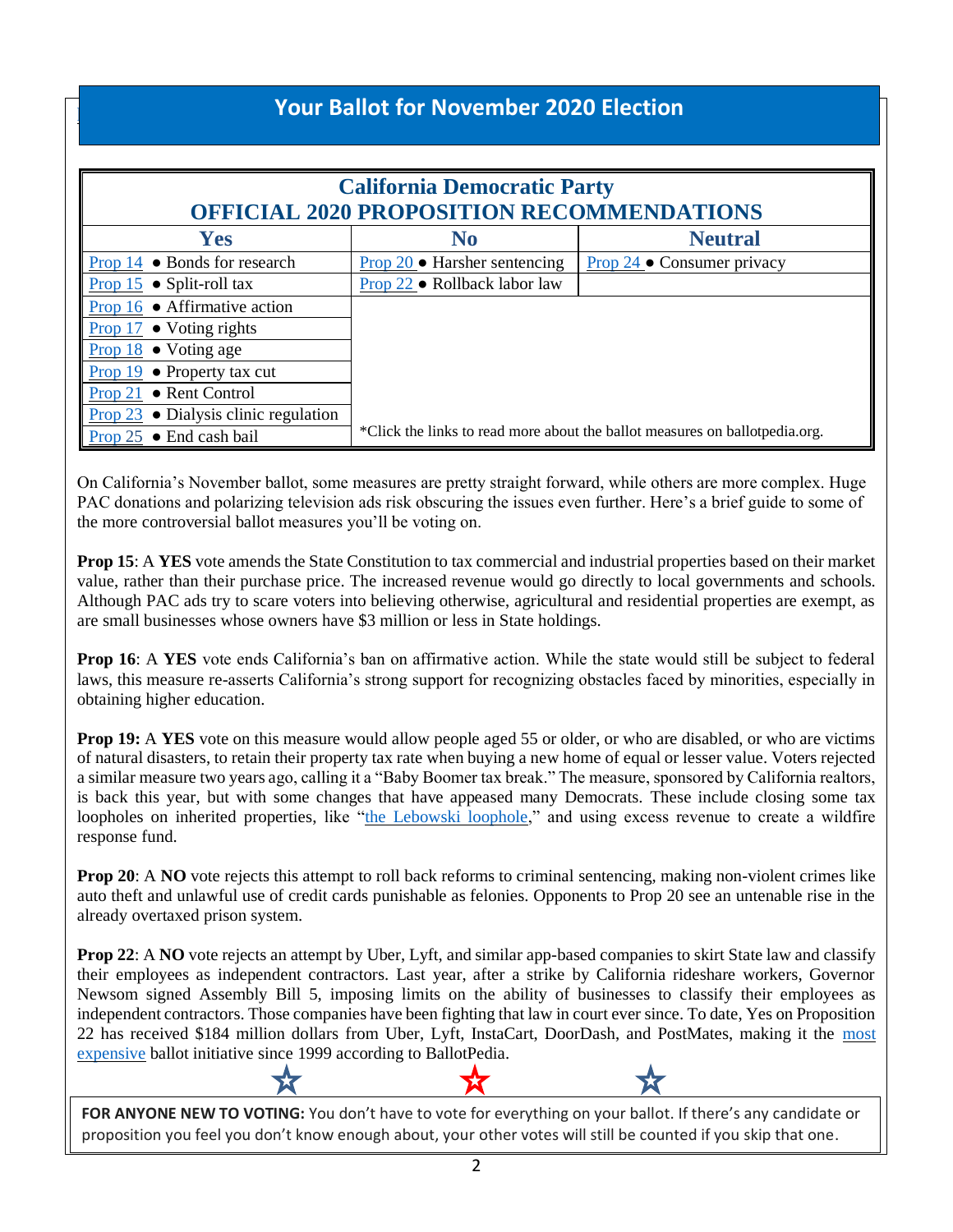## **IN MEMORIUM SUPREME COURT JUSTICE RUTH BADER GINSBURG "Fight for the things you care about, but do it in a way that will lead others to join you."**







#### **Audrey Denney's** partial statement:

I don't have the words to express how much Justice Ruth Bader Ginsburg was an inspiration and a hero to me and to so many of us. For tonight, I am just going to sit and remember how she dedicated her life to fighting for justice and for good in the world. I hope that those memories will inspire and motivate us, again and again. … Peace to her family and to all of us. Thank you, Justice Ginsberg.

#### **Elizabeth Betancourt's** partial statement:

We are doing all we can do as candidates, volunteers, donors, and advocates, to stand up for what's right, and advocate for a world of equity, inclusion, and fairness that we believe can be a world Justice Ginsburg fought for in her way, as well. … Thank you, Justice Ginsburg, for giving us your all.

#### **Pamela Swartz's** partial statement:

Today we lost a champion of humanity and kindness. Ruth Bader Ginsburg was a hero who dedicated her life to the fight for justice and equality. May her courage and bravery serve as an inspiration to us all. Her legacy will never be forgotten — Rest in peace, Justice Ginsburg.



#### **"My most fervent wish is that I will not be replaced until a new President is installed."** Ruth Bader Ginsburg, dictated to her granddaughter a few days before her death on September 18, 2020

**"…President Trump's nominee will receive a vote on the floor of the United States Senate."** Mitch McConnell, **within the hour** of Ginsburg's death, and in spite of his refusing a nominee to President Barack Obama.



#### **TAKE ACTION ON RBG'S BEHALF**

While we can't grant Justice Ginsburg's wish, we can help to take back the Senate by **donating to and phone banking for these Senate candidates**: **Kelly/AZ, Cunningham/NC, Gideon/ME, Bullock/MT, Ossoff/GA, Harrison/SC, Greenfield/IA**. And we can do everything possible to support California Senators Harris and Feinstein as they fight on for fairness and equity in the McConnell-run Senate.

NYTimes Obituary:<https://www.nytimes.com/2020/09/18/us/ruth-bader-ginsburg-dead.html>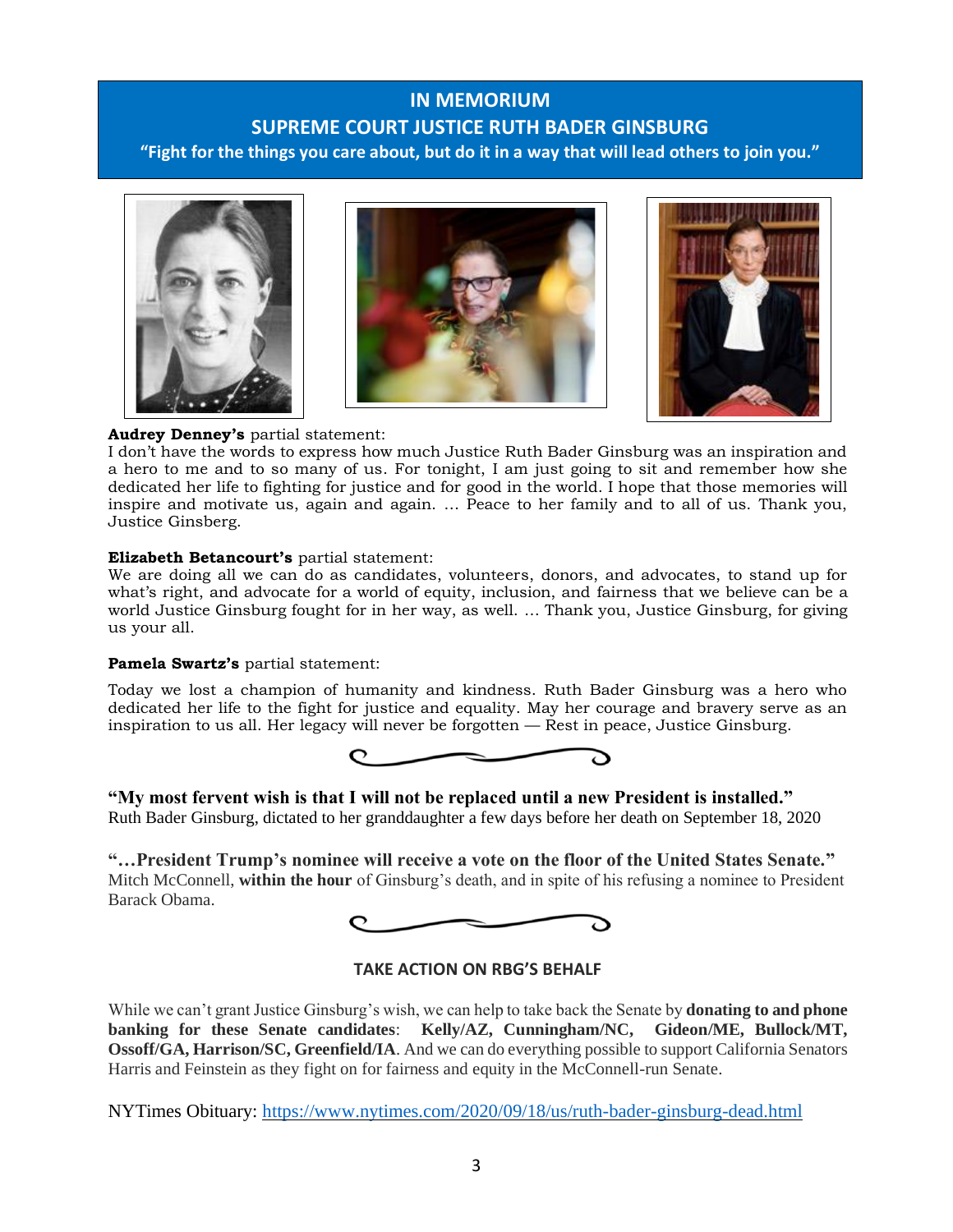## **Cross the Finish Line with Relational Organizing**



**YOU ARE THE CENTER OF A POWERFUL NETWORK**

And believe it or not, there are still voters in your network who either are not registered, or have not decided how they'll vote. So here's how to activate that network, to reach new Democratic voters:

- 1. Make a list of **five friends and family members** who might not vote, or who you believe know people who might not vote.
- 2. **Contact them** and talk about the importance of voting in this election. Ask them to activate *their* networks, and enroll five people, each of whom will enroll five more, etc.
- 3. Make sure they understand how to register, in case any of their contacts needs it. Simply go to [registertovote.ca.gov.](http://registertovote.ca.gov/)
- 4. **Follow-up** and see how it's going with them. Remind them to make those texts and calls!

Many of us will be thinking, "but I don't know a single person who's not voting." Maybe. **But this is not only about them, it's about their networks.** Friends who know college-age young people are especially valuable. If even ONE of them becomes active, that can lead to many, many more pledging to vote blue. Let's do this!

### **Let's VOTE EARLY: Biden/Harris, Audrey Denney, Pamela Swartz and Elizabeth Betancourt!**



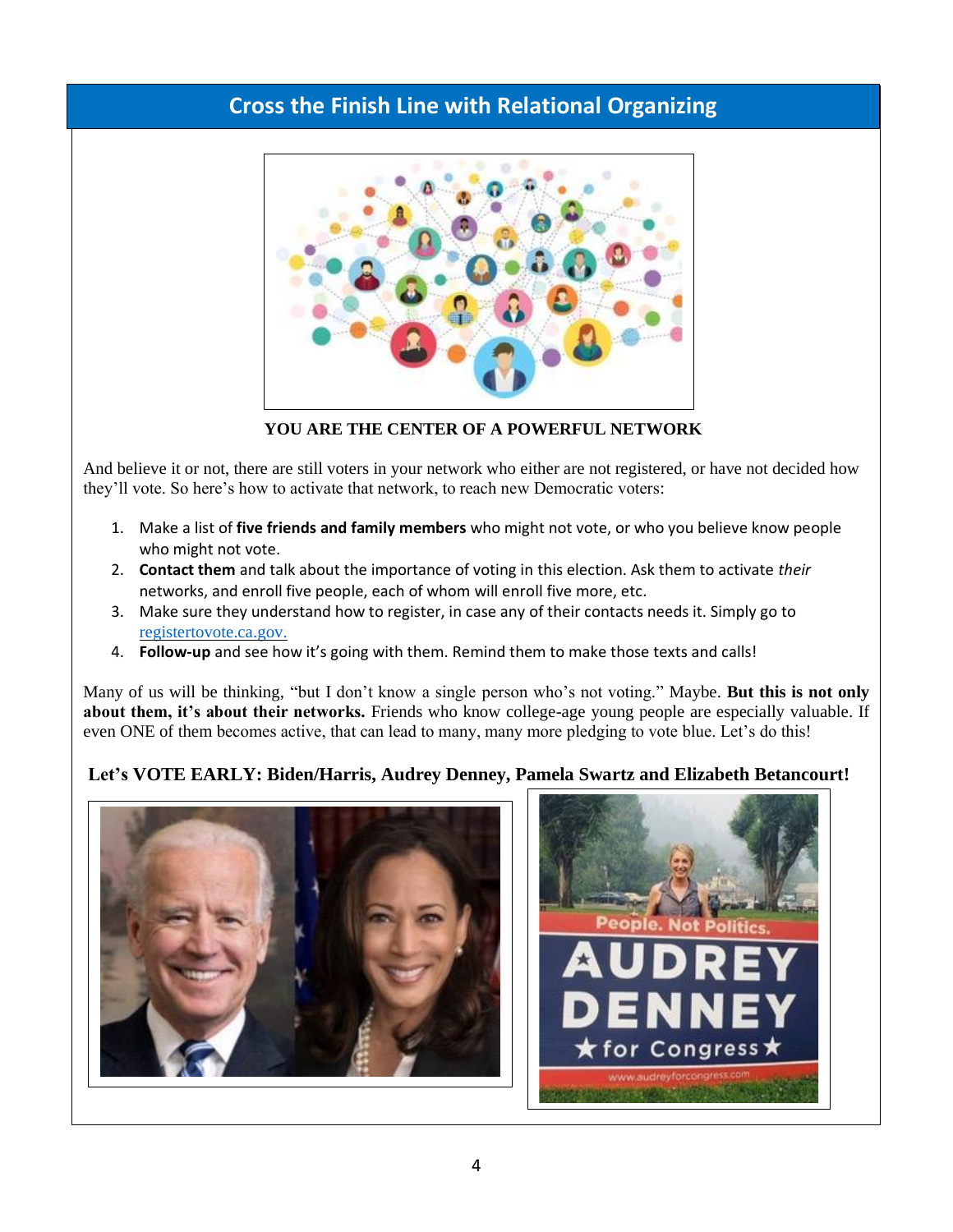## **Our Active Candidates!**



#### **CONGRATULATIONS AUDREY!**

**On September 15, Audrey announced she's been endorsed by EMILY'S List!! That brings a lot of firepower to her campaign, and we all send huge congratulations!** She has also released her first two TV ads, which are running on national as well as local network and cable channels**.** TV advertising is critical but expensive, so let's step up to financially support her in these final days of her campaign.

With the whole state engulfed in fire, Audrey and her campaign are doing all they can to give aid and comfort to the thousands who have been impacted, from evacuees to the many suffering health effects from wildfire smoke. These events have only strengthened her resolve, to bring her forest management and environmental know-how to Congress.



Both of our candidates for State Offices – Pamela Swartz for CA State Senate and Elizabeth Betancourt for CA State Assembly - have been holding virtual Zoom gatherings and Town Halls. Elizabeth (right) has been traveling the district for outside meet-and-greet gettogethers with future constituents, while Pamela (left) has been active on social media. Both are avid outdoors women, and manage to fit in some time in their beloved California forests (Pamela), and at home on the farm (Elizabeth).

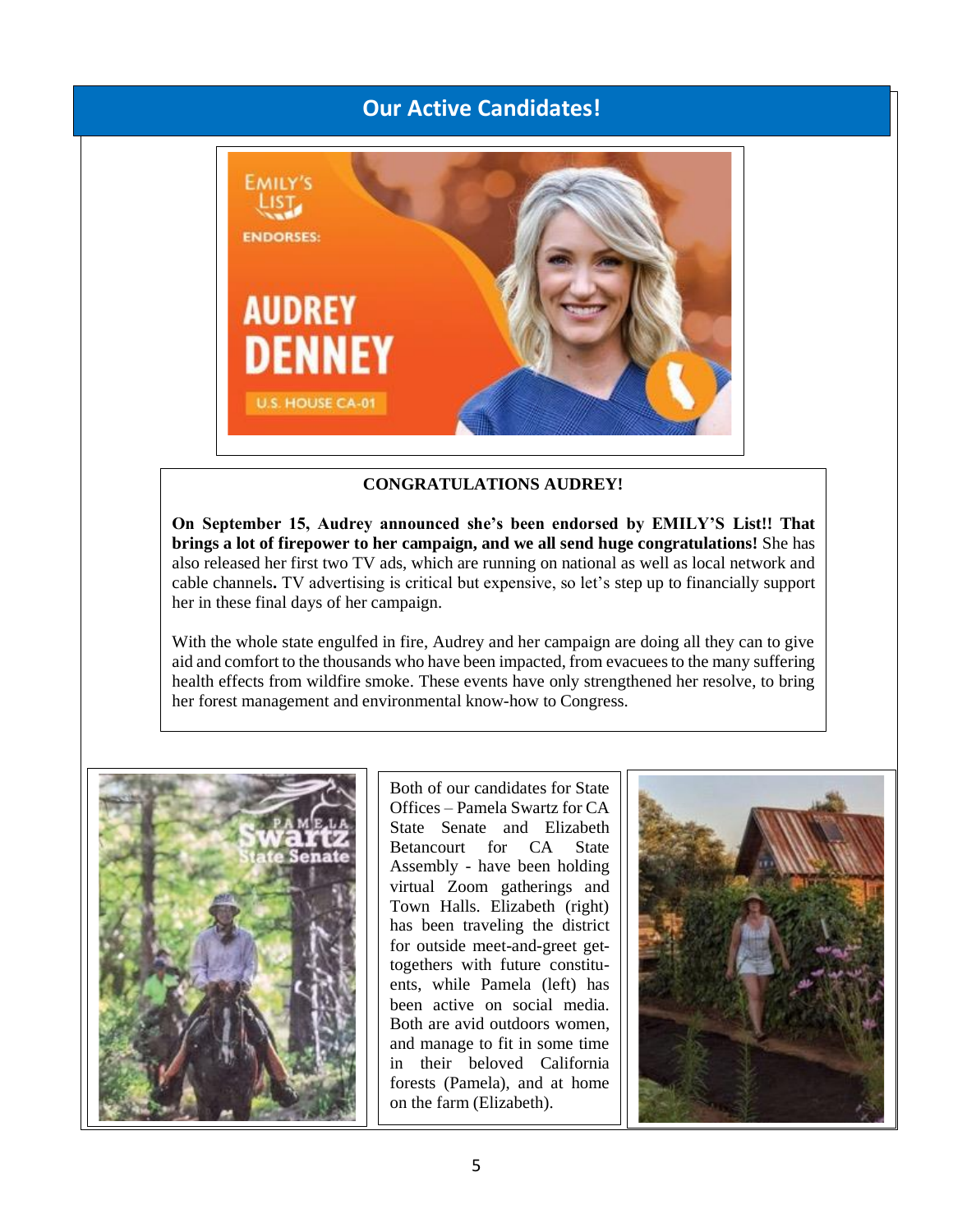## **MEET OUR OUTSTANDING CANDIDATES**



**AUDREY DENNEY** spent her childhood on her family's farm and ranch in Central California, where they grew hay and wine grapes, and raised beef cattle and draft horses. Her father was a Vietnam veteran, her mother a leader in their church. Farm life instilled in Audrey a strong work ethic and a respect for the land and natural resources, which have guided both her education and her career. She holds both a B.S. and M.S. in Agriculture Education from Chico State. She spent a year volunteering with rural youth on agriculture projects in El Salvador, and another year in Ghana, doing agriculture education. Audrey then taught agriculture at Cal State University, Chico for almost six years.

Now Audrey serves on the board of directors for Cristosal, an internationally renowned human rights organization based in Central America. She also serves on the mission committee at Bidwell Presbyterian Church in Chico. And for the last six years she's worked full-time for a company providing sustainable agriculture training to international clients. Both her work and community engagement exemplify her deeplyrooted devotion to service. She's passionate about her community and our world. Her work ethic and professional training enable her to learn quickly, communicate effectively, and inspire others to action. And now? She's ready, able, and eager to bring her energy, fresh ideas, and expertise to the United States Congress!



**PAMELA SWARTZ** grew up in Shasta county, raised by parents who were both educators. After attending Sequoia Middle School and Shasta High School in Redding, she entered UC Berkeley, graduating with with a B.S. in Forestry, with an emphasis in Wildlife Management. Her university education taught her the fragility of native habitats, and the intertwined relationship between these habitats and human influence.

Now living in the Sierra foothills, Pamela has three passions: running her small business, distance trail riding on her two horses, and working to protect Northern California's forests and wild lands. She possesses the true entrepreneurial spirit—a strong work ethic, perseverance, and a desire to help others. Owning a successful business for over 30 years has taught her that authenticity and honesty count just as much as understanding smart finances and balanced budgets. Now she seeks to help the state wisely manage our natural resources and create a healthy and safe future for all of us.



**ELIZABETH BETANCOURT** is a proud native of rural California. She grew up in the San Joaquin Valley, where her father was a hard-working teacher and school administrator. She studied science and resource management at UC Davis, and got her M.S. in forest and sourcewater management at Colorado State University. While studying, she worked for the agricultural extension services, providing local ranchers and small landholders education about water resources and land management. Since then she's spent most of her working life in Northern California's forests, fields, and rivers. Now operating a small Shasta County farm, she and her husband produce olive oil, eggs, and other farm products.

At the same time Elizabeth continues to built her extensive resume. She's worked for nearly 20 years in resource management and planning for all levels of government and the private sector. She has served as Director on the Western Shasta Resource Conservation District Board, as well as on the Community Development Advisory Committee for the City of Redding. She's worked with local water purveyors, tribes, business and tourism advocates, environmental groups, timber companies, and many others to ensure a balanced approach to water use, planning, and management. Protecting forest resources and drinking water supplies has been the objective of most of her work in California's beautiful Sierra-Cascade region. Now she is poised to bring all her passion and experience to the California State Assembly!